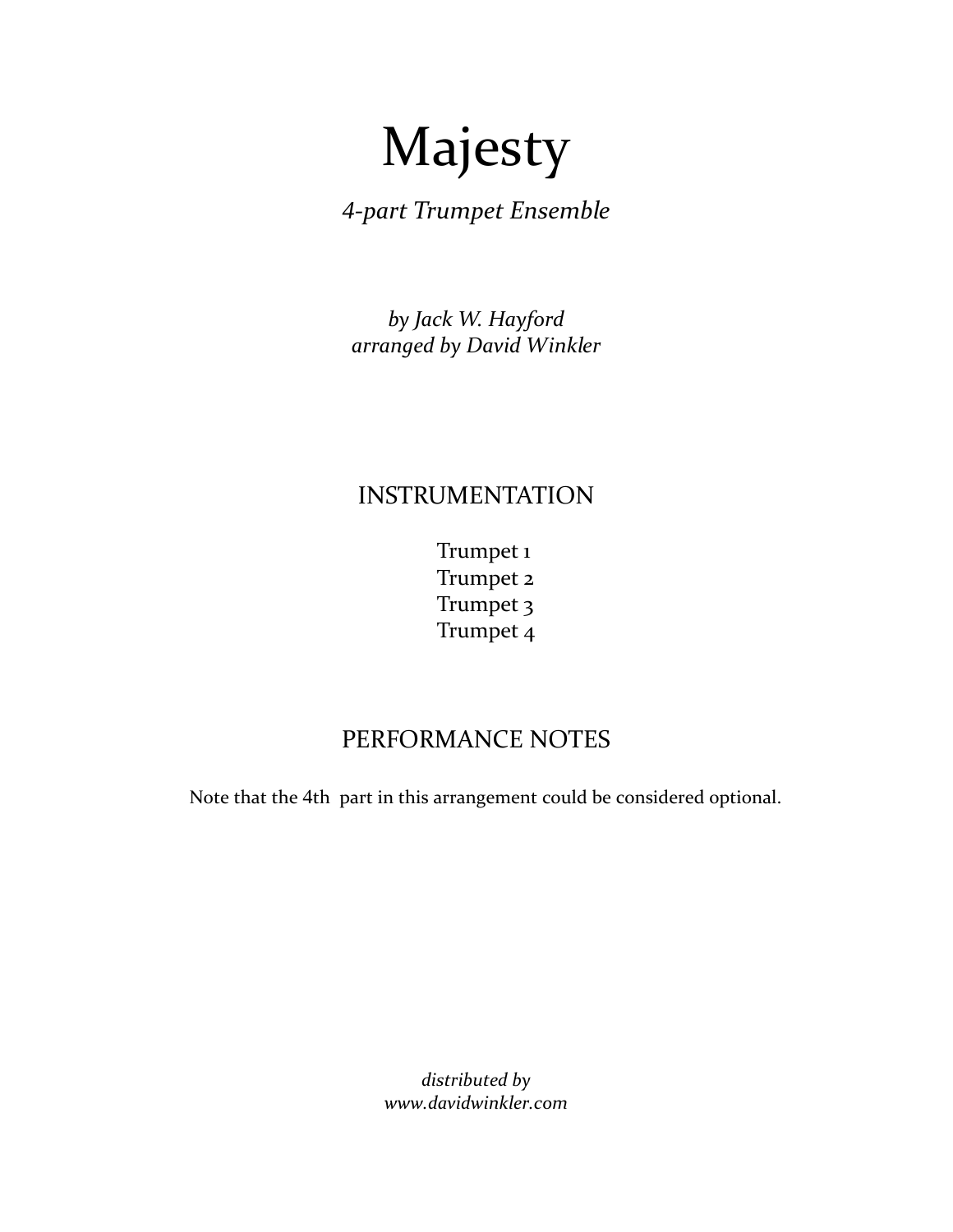**Trumpets in B**b (transposed score)

Majesty for 4 part Trumpet Ensemble by Jack W. Hayford

*arr. David Winkler*

**Majestically**  $(J = 102)$ 





© Copyright 1984 New Spring Publishing, Inc. (ASCAP) (admin. at CapitolCMGPublishing.com). International copyright secured. All rights reserved. Used by permission. *This arrangement distrubuted by www.davidwinkler.com*